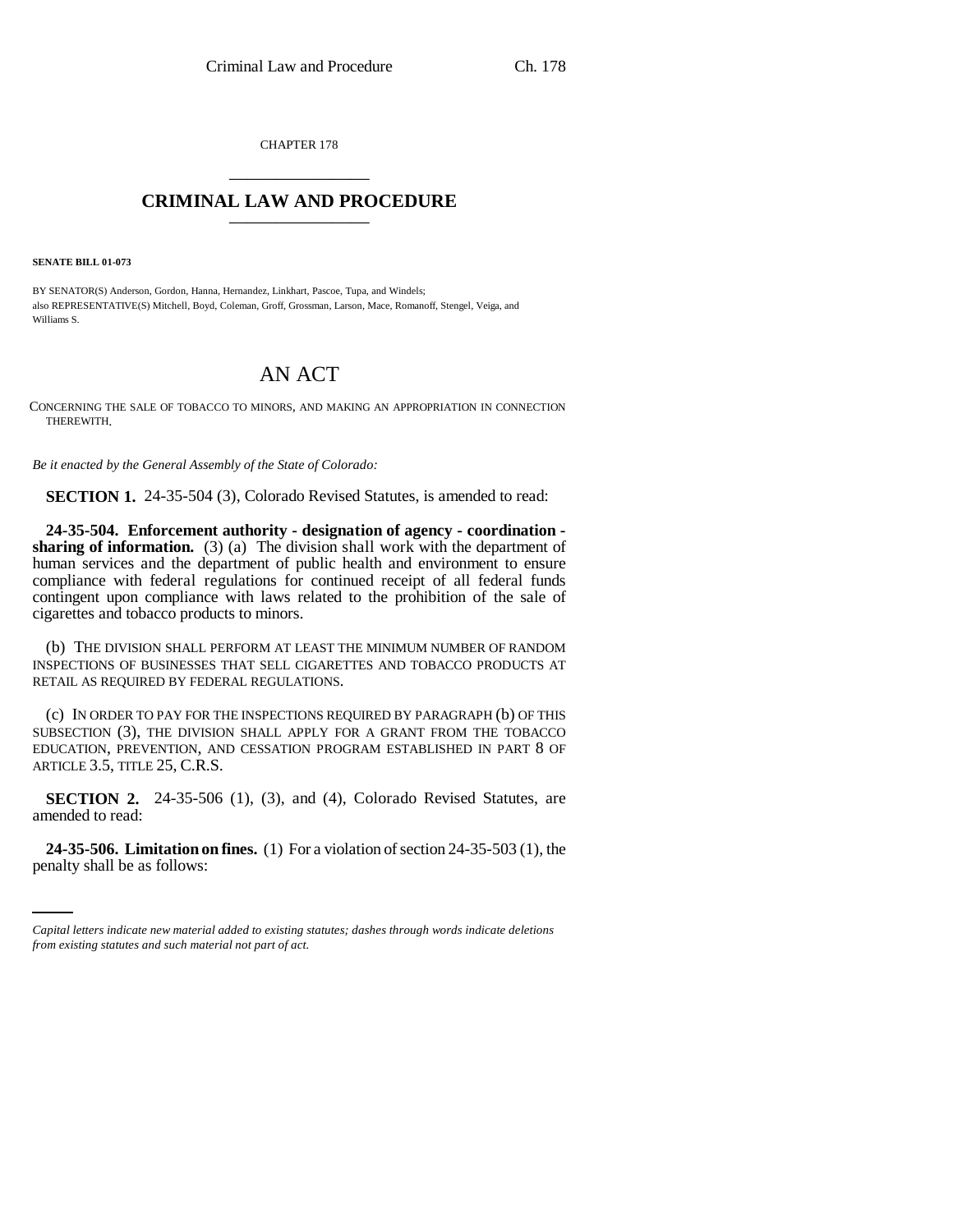(a) A written warning for a first violation committed within a twelve-month TWENTY-FOUR-MONTH period;

(b) A fine of two hundred fifty dollars for a second violation within a twelve-month TWENTY-FOUR-MONTH period;

(c) A fine of five hundred dollars for a third violation within a twelve-month TWENTY-FOUR-MONTH period;

(d) A fine of one thousand dollars for a fourth violation within a twelve-month TWENTY-FOUR-MONTH period; and

(e) A fine of between one thousand dollars and fifteen thousand dollars for a fifth or subsequent violation within a twelve-month TWENTY-FOUR-MONTH period.

(3) The affirmative defense established in subsection (2) of this section may be used by a retailer only twice at each location within any twelve-month TWENTY-FOUR-MONTH period.

(4) For a violation of section 24-35-503 (2) or (3), the penalty shall be as follows:

(a) (I) FOR A VIOLATION OF SECTION 24-35-503 (2), A FINE OF TWENTY-FIVE DOLLARS FOR A FIRST VIOLATION COMMITTED WITHIN A TWENTY-FOUR-MONTH PERIOD;

(II) FOR A VIOLATION OF SECTION 24-35-503 (3), a written warning for a first violation committed within a twelve-month TWENTY-FOUR-MONTH period;

(b) A fine of fifty dollars for a second violation within a twelve-month TWENTY-FOUR-MONTH period;

(c) A fine of one hundred dollars for a third violation within a twelve-month TWENTY-FOUR-MONTH period;

(d) A fine of two hundred fifty dollars for a fourth violation within a twelve-month TWENTY-FOUR-MONTH period; and

(e) A fine of between two hundred fifty dollars and one thousand dollars for a fifth or subsequent violation within a twelve-month TWENTY-FOUR-MONTH period.

**SECTION 3.** 24-35-508, Colorado Revised Statutes, is amended to read:

**24-35-508. Repeal.** This part 5 is repealed, effective July 1, 2001 2011.

**SECTION 4.** 39-28-102, Colorado Revised Statutes, is amended to read:

**39-28-102. Licensing of wholesalers - repeal.** (1) It is unlawful for any wholesaler to sell or offer for sale in this state cigarettes without first obtaining a license therefor, granted and issued by the department, which license shall be in effect until June 30 following the date of issue, unless sooner revoked. Such licenses shall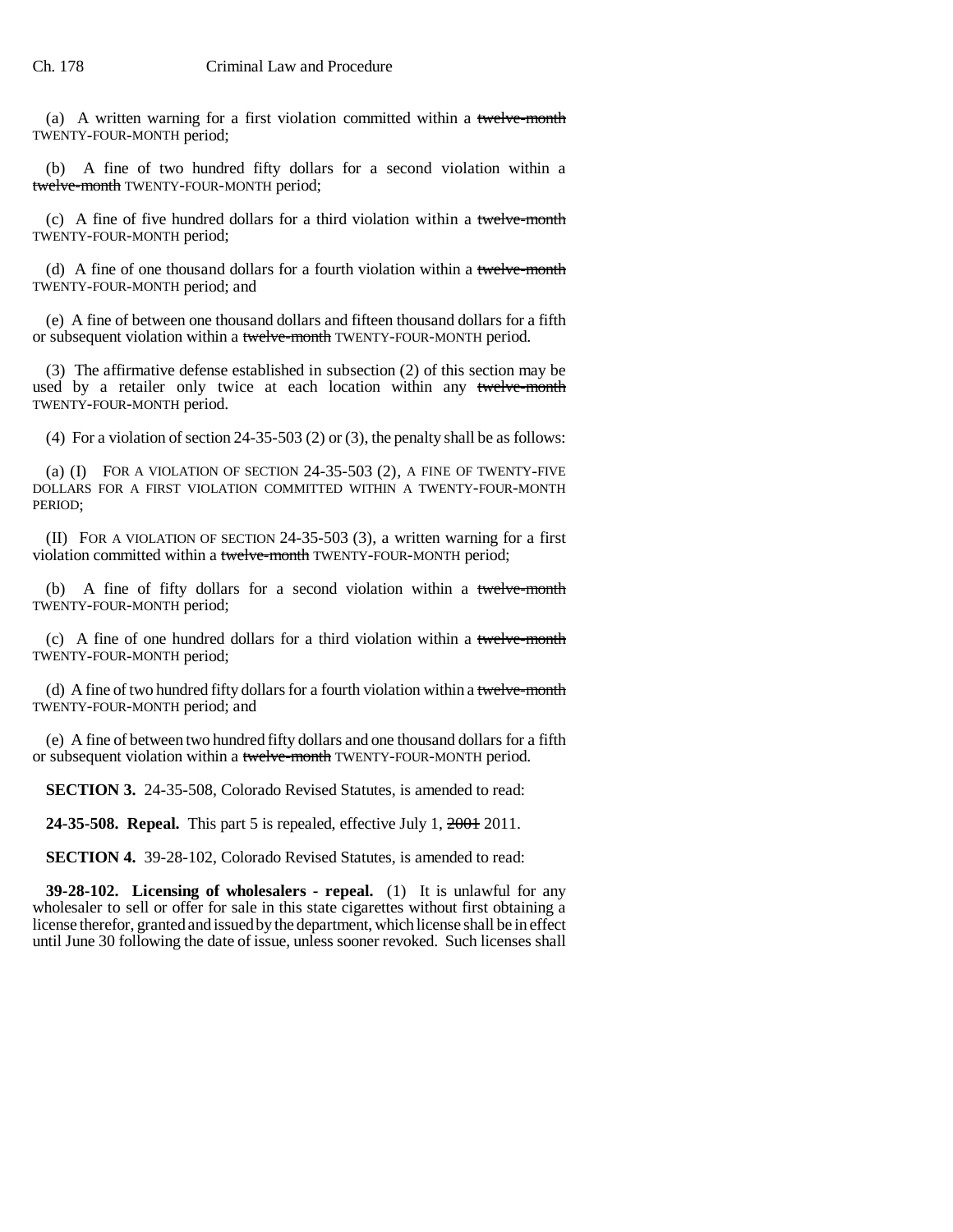Criminal Law and Procedure Ch. 178

be granted only to such wholesalers who own or operate the places from which such sales are to be made, and, in case sales are made from two or more separate places by any such wholesaler, a separate license for each place of business shall be required. Such licenses shall be renewable upon timely application and payment of the required fee prior to expiration. RENEWAL APPLICATIONS OF SUCH LICENSES SHALL INCLUDE A LIST OF THE NAMES, ADDRESSES, AND COLORADO SALES TAX LICENSE NUMBERS ISSUED PURSUANT TO SECTION 39-26-103,C.R.S., OF ALL PERSONS WHO PURCHASED FOR RESALE TO OTHERS CIGARETTES FROM THE WHOLESALER DURING THE TWELVE-MONTH PERIOD IMMEDIATELY PRECEDING THE FILING OF THE APPLICATION. Such licenses may be transferred in the discretion of and pursuant to the rules and regulations of the department. The license fee shall be ten dollars per year, and such license fees shall be credited to the general fund. Such license fees shall be reduced at the rate of two dollars and fifty cents for each expired quarter of the license year. The department shall, on reasonable notice and after a hearing, revoke the license of any wholesaler violating any provision of this article, and no license shall be issued to such wholesaler within a period of two years thereafter. THE DEPARTMENT MAY SHARE INFORMATION ON THE NAMES AND ADDRESSES OF PERSONS WHO PURCHASED CIGARETTES FOR RESALE WITH THE DEPARTMENT OF PUBLIC HEALTH AND ENVIRONMENT AND COUNTY AND DISTRICT HEALTH DEPARTMENTS.

(2) (a) THE STATE AUDITOR SHALL CONDUCT AN AUDIT OF THE PROCEDURE WHEREBY THE WHOLESALERS' RENEWAL APPLICATIONS PURSUANT TO THIS SECTION AND THE DISTRIBUTORS OF TOBACCO PRODUCTS PURSUANT TO SECTION 39-28.5-104 INCLUDE INFORMATION ON PERSONS WHO PURCHASE CIGARETTES OR TOBACCO PRODUCTS FOR RESALE TO DETERMINE THE ACCURACY AND COMPLETENESS OF SUCH INFORMATION. THE AUDIT SHALL BE COMPLETED BY JULY 1, 2004.

(b) THIS SUBSECTION (2) IS REPEALED, EFFECTIVE JULY 1, 2005.

**SECTION 5.** 39-28.5-104, Colorado Revised Statutes, is amended to read:

**39-28.5-104. Licensing required.** It is unlawful for any person to engage in the business of a distributor of tobacco products at any place of business without first obtaining a license granted and issued by the department, which license shall be in effect until June 30 following the date of issue, unless sooner revoked. Such license shall be granted only to a person who owns or operates the place from which he THE PERSON engages in the business of a distributor of tobacco products, and, if such business is operated in two or more separate places by any such person, a separate license for each place of business shall be required. Such license shall be renewable upon timely application and payment of the required fee prior to expiration. RENEWAL APPLICATIONS OF SUCH LICENSES SHALL INCLUDE A LIST OF THE NAMES, ADDRESSES, AND COLORADO SALES TAX LICENSE NUMBERS ISSUED PURSUANT TO SECTION 39-26-103, C.R.S., OF ALL PERSONS WHO PURCHASED FOR RESALE TO OTHERS TOBACCO PRODUCTS FROM THE DISTRIBUTOR DURING THE TWELVE-MONTH PERIOD IMMEDIATELY PRECEDING THE FILING OF THE APPLICATION. Such license may be transferred in the discretion of and pursuant to the rules and regulations of the department. The fee for a license shall be ten dollars per year, and such fee shall be credited to the general fund. Such fee shall be reduced at the rate of two dollars and fifty cents for each expired quarter of the license year. The department shall, on reasonable notice and after a hearing, revoke the license of any person violating any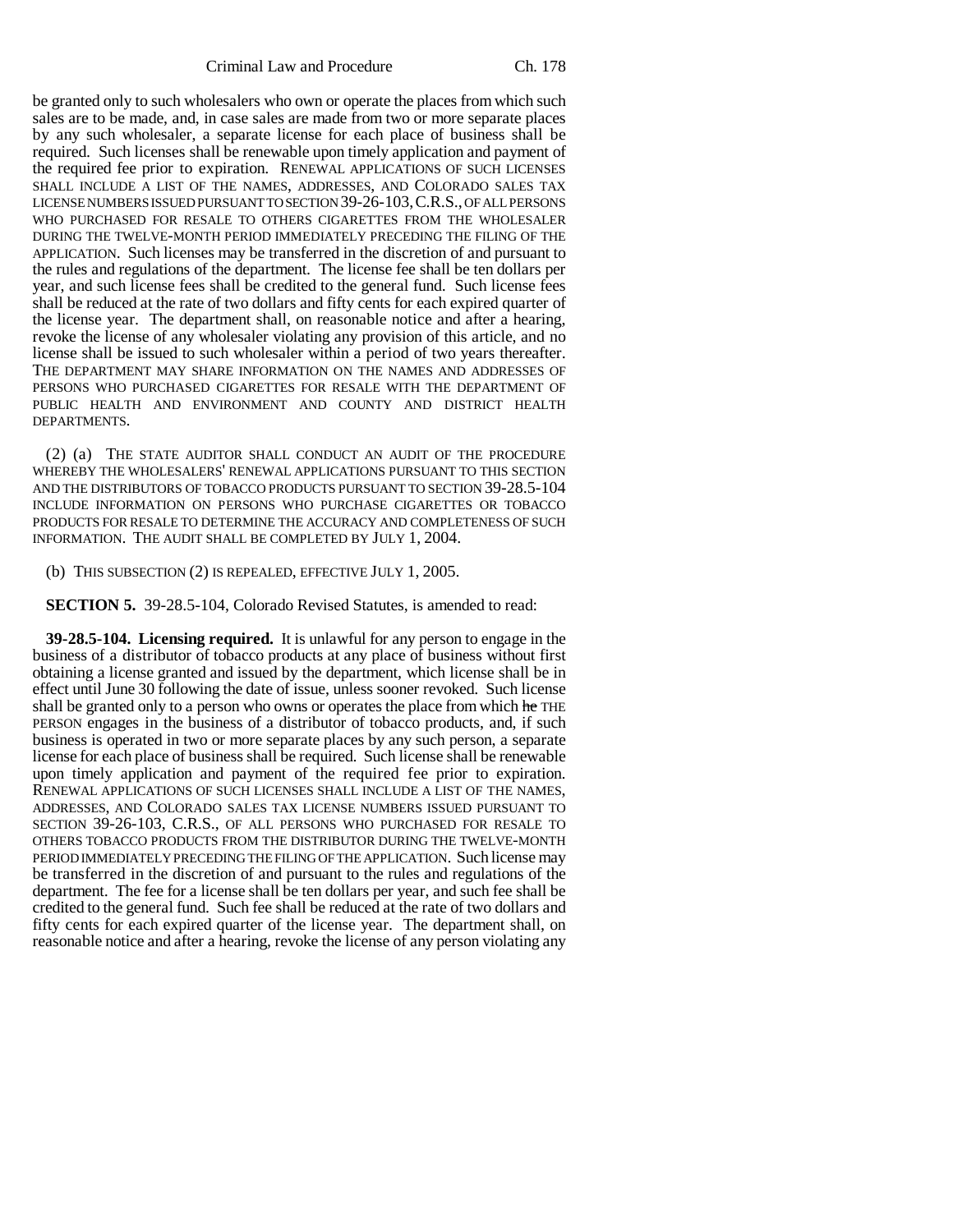## Ch. 178 Criminal Law and Procedure

provision of this article, and no license shall be issued to such person within a period of two years thereafter. THE DEPARTMENT MAY SHARE INFORMATION ON THE NAMES AND ADDRESSES OF PERSONS WHO PURCHASED TOBACCO PRODUCTS FOR RESALE WITH THE DEPARTMENT OF PUBLIC HEALTH AND ENVIRONMENT AND COUNTY AND DISTRICT HEALTH DEPARTMENTS.

**SECTION 6.** 18-13-121 (2) (a), Colorado Revised Statutes, is amended to read:

**18-13-121. Furnishing cigarettes or tobacco products to minors - sale of cigarettes or tobacco products in vending machines prohibited - warning sign.** (2) (a) Any person who is under eighteen years of age and who purchases or attempts to purchase any cigarettes or tobacco products, as defined in section 39-28.5-101 (5), C.R.S., commits a class 2 petty offense, and, upon conviction thereof, shall be punished by a fine of one hundred dollars; EXCEPT THAT FOLLOWING A CONVICTION OR ADJUDICATION FOR A FIRST OFFENSE UNDER THIS SUBSECTION (2), THE COURT IN LIEU OF THE FINE MAY SENTENCE THE PERSON TO PARTICIPATE IN A TOBACCO EDUCATION PROGRAM. or The court shall MAY allow such person A PERSON CONVICTED UNDER THIS SUBSECTION (2) to perform community service and be granted credit against the fine and court costs at the rate of five dollars for each hour of work performed FOR UP TO FIFTY PERCENT OF THE FINE AND COURT COSTS.

**SECTION 7. Appropriation.** (1) In addition to any other appropriation, there is hereby appropriated, out of any moneys received from a grant from the tobacco education, prevention, and cessation program established in part 8 of article 3.5, title 25, Colorado Revised Statutes, not otherwise appropriated, to the department of revenue, liquor enforcement division, for the fiscal year beginning July 1, 2001, the sum of three hundred twenty-one thousand six hundred thirty dollars (\$321,630) and 5.0 FTE, or so much thereof as may be necessary, for the implementation of section 1 of this act.

(2) In addition to any other appropriation, there is hereby appropriated, out of any moneys in the general fund not otherwise appropriated, to the department of revenue, liquor enforcement division, for the fiscal year beginning July 1, 2001, the sum of one hundred fifty thousand nine hundred seventy-one dollars (\$150,971) and 2.5 FTE, or so much thereof as may be necessary for the implementation of the remaining portions of this act. Said amount is exempt from the statutory limit on state general fund appropriations pursuant to section 24-75-201.1 (1) (a) (III) (A), Colorado Revised Statutes.

(3) In addition to any other appropriation, there is hereby appropriated, to the department of law, for the fiscal year beginning July 1, 2001, the sum of five thousand eight hundred sixty dollars (\$5,860) and 0.1 FTE, or so much thereof as may be necessary for the provision of legal services to the department of revenue related to the implementation of this act. Said sum shall be from cash funds exempt received from the department of revenue out of the appropriation made in subsection (1) of this section.

**SECTION 8. Effective date - applicability.** Section 6 of this act shall take effect on July 1, 2001, and shall apply to offenses committed on or after said date, and the remaining portions of this act shall take effect upon passage.